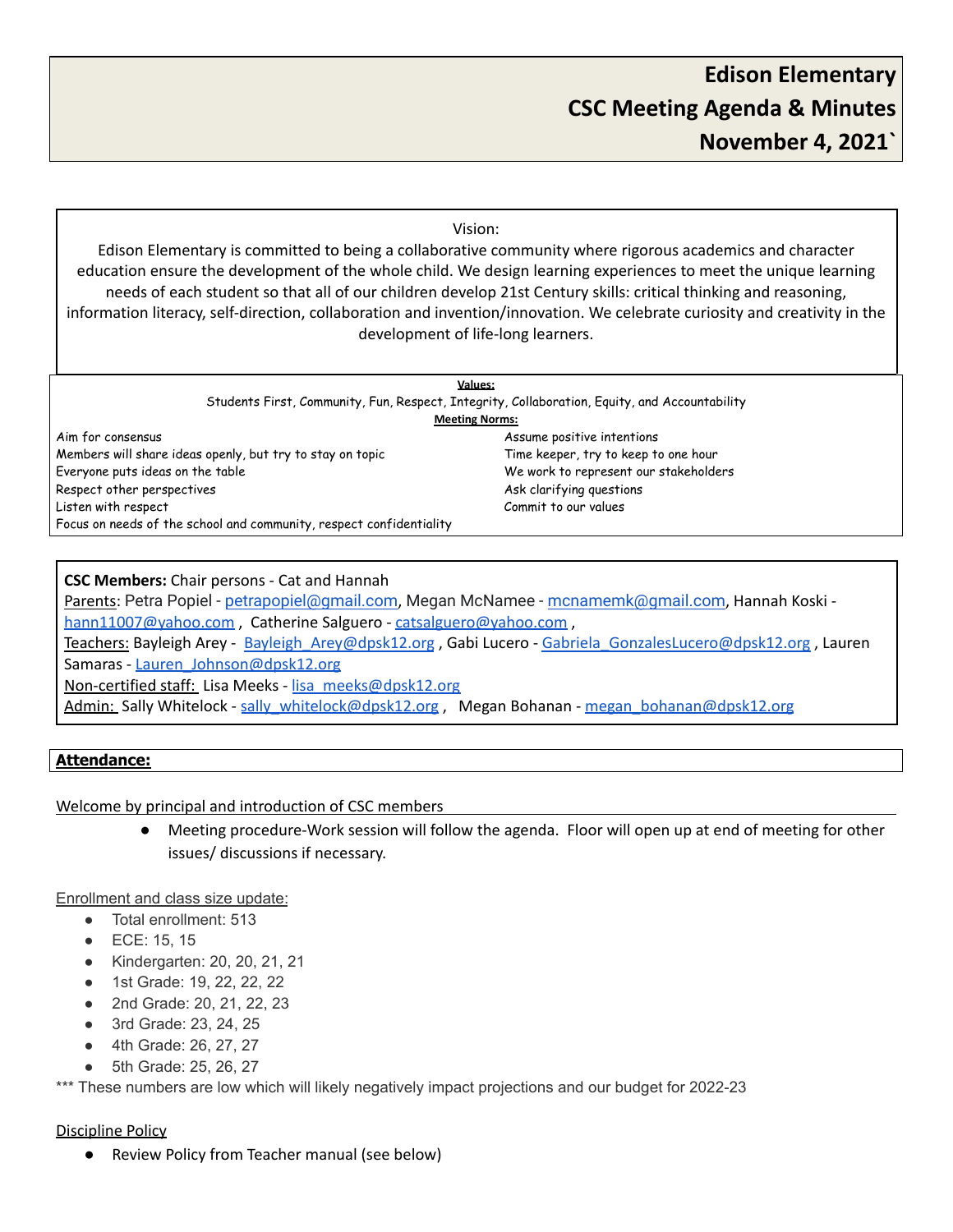- **Discussion and Feedback** 
	- $\circ$
- **Next Steps:** 
	- $\circ$

Next meeting date:

January 6 at 4:30:

Agenda items for next meeting:

### **Student Discipline and Disruptive Behaviors**

\_\_\_\_\_\_\_\_\_\_\_\_\_\_\_\_\_\_\_\_\_\_\_\_\_\_\_\_\_\_\_\_\_\_\_\_\_\_\_\_\_\_\_\_\_\_\_\_\_\_\_\_\_\_\_\_\_\_\_\_\_\_\_\_\_\_\_\_\_\_\_\_\_\_\_\_\_\_\_\_\_\_\_\_\_\_\_

The expectation is that teachers set high, clear expectations at the beginning of the year regarding classroom and school-wide rules. Therefore, it is imperative that the staff agrees to abide by all school-wide expectations. If one person's expectations are lower than another's, we will not be able to be consistent and fair.

There are times when a student may choose a course of action that requires a consequence that affords them the opportunity to evaluate the choice made, the results of that choice, and what might have been a better choice. If students do not choose to participate and/or contribute to the creation of a positive school culture, the following disciplinary steps will be followed:

For additional guidance, please see:

- District Discipline Matrix List of Behaviors
- DPS District Ladder (triangle) What do I do as a teacher to deal with behavioral difficulties?

# Disruptive Behaviors (Levels A, B, C)

- Excessive tardiness
- Picking on/bothering/teasing/name calling or distracting peers
- Use of profanity
- Dress code violations (short shorts, tank tops, wearing hat in building)
- Disruptive school activity or learning tasks
- Minor defiance of authority, dishonesty
- Verbal insults or put downs
- Use of cell phones/electronics during class time (without teacher permission)
- Minor damage or vandalism
- Unauthorized use of equipment
- Minor physical aggression toward another student (pushing/showing/throwing snow balls, tackling, rough play)
- **Cheating**
- Minor school based misconduct
- Messing around in the bathrooms
- Stealing (first offense)

### **Level A Teacher Steps:**

After the teacher has taught expectations, reinforced target behaviors and intentionally set the tone for the classroom community, and the student demonstrates undesired behavior. The teacher then lets the child who demonstrated the behavior tell his/her side of the story. After listening, the teacher will warn, conference and problem solve with the student. The teacher will remind the student of the possible consequences of his/her behavior.

### **Level B Teacher/Office Steps:**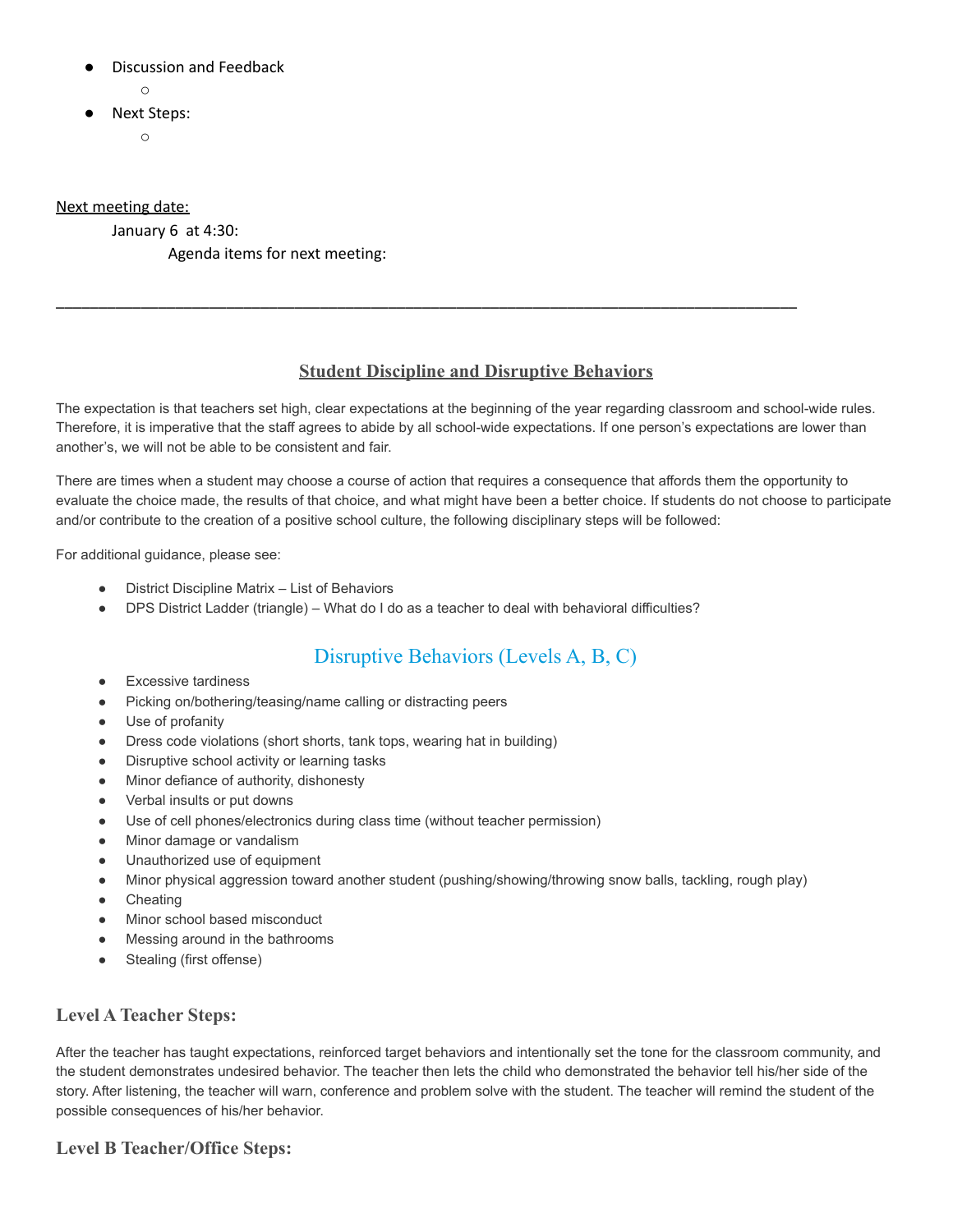If the student does not change his behavior and does not meet expectations for a **second time** in the school year (after warning or levels A, B, C), the teacher will implement another intervention. At this point, teachers may involve support/office staff. *Level B Behavior must involve parental notification*. The teacher must document in IC Conference. If the teacher refers the student to the office, the office staff will document the referral in IC Conference atom and in GoogleDocs.

## **Level C Teacher/Office Steps:**

If the student continues the undesired behavior and does not meet expectations for a **third time** in the school year (after warning), the teacher will implement another intervention. *Support/Office staff should be involved. Parents must be notified*. The teacher must document in IC conference atom and if the student is referred to the office, the office staff will document the office referral in GoogleDocs and IC Conference atom.

## **Suggestions for Staff in Dealing with Level A, B, C Behaviors**

- Praise those students who are meeting expectations.
- Listen to all sides of the story
- Warning
- Reset/Refocus
- Conference with student-redirect, reflection, empathy or teach
- Phone call or email home
- Buddy teacher or safe spot/move seat/proximity/higher supervision level
- Loss of privilege/time out or refocus/reset process
- Write an apology/Restorative justice
- Student calls parent/guardian
- Conference with parent/guardian

# Defiant Behaviors (Level D)

- False activation of fire alarm
- Possession of fireworks
- Tobacco or gambling offenses
- Bullying level 1
- Harassment based on race, sexual orientation, ethnicity, gender identity, or religion
- Sexual harassment
- Consensual but inappropriate physical contact
- Fighting that results in an injury or threat of physical harm
- Destruction or theft of school property under \$500
- Severe defiance of authority, Cussing at an adult
- Trespassing to unauthorized areas
- Theft from an individual that is under \$500
- Other school based misconduct that disrupts the school day with recurrence of level A, B, C behaviors

### Level D Teacher/Office Steps

When the behavior moves to Level D**,** school administration becomes involved. The teacher fills out a red referral form and turns it in to the administration. If a student is sent to the office without a referral for **recurrence of level A, B, C behaviors that have had three unsuccessful intervention,** he/she will be returned to class. If administration looks at the conference atom in the IC and there are not a three document interventions, the student will be returned to class. If both of these requirements are met, administration then investigates and issues administrative consequence. Parents are notified and administrator documents in IC behavior atom.

#### Possible consequences for Level D Behaviors

- Phone call or email home
- Loss of recess to refocus/reset and/or complete work
- Write an apology/Restorative justice
- Student calls parent/guardian
- Conference with parent/guardian
- Classroom behavior contract
- In or out of school suspension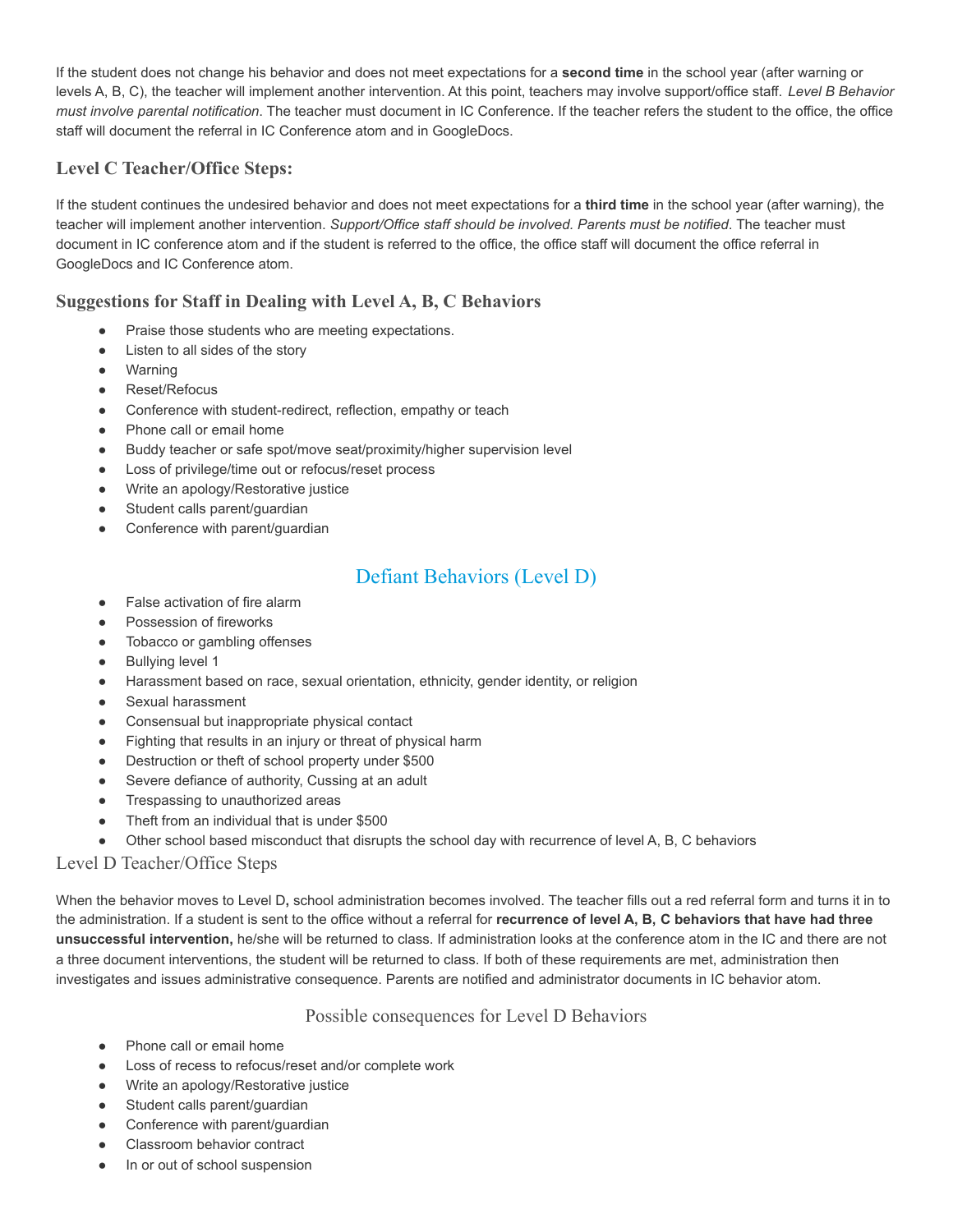Security contact

# Non-negotiable Behaviors (Level E and F)

- Bullying level 2 and 3
- Harassment level 2 and 3
- Sexual harassment level 2
- Fighting resulting in injuries
- Destruction of property of over \$500
- Theft from an individual over \$500, robbery
- Recurring level D offenses
- Arson
- Possession of an explosive that endangers the welfare or safety of others
- Willfully causing damage to the property of a school employee, assault, harassment, or false allegations of abuse against a school employee
- **Hazing activity**
- Unlawful sexual behavior or contact and indecent exposure, sexual assault
- Witness intimidation or retaliation
- Habitual disruption (in one day or over time)
- First or second degree assault
- Sale or distribution or intent to sell unauthorized substances
- Carrying, bringing, using or possessing a knife or weapon, or other student behavior presenting an active or ongoing danger to the welfare or safety of school occupants.

## **Level E and F Teacher/Office Steps**

There are some behavior issues (non-negotiable) that we cannot tolerate at Edison. **These behaviors will be brought to the administration's attention immediately and a red referral will be written.** These behaviors will be assigned an administrative consequence immediately and will be documented in the IC behavior atom by an administrator.

#### Possible Consequences for Level E and F behaviors

- Due process/Investigation/Conference with student
- Loss of privilege (recess detention, after school detention, custodial)
- Phone call/Conference with parent/guardian
- Restorative justice
- Increased supervision
- Parent "shadow" child at school
- Suspension  $-$  in or out of school
- **Referral to Student Intervention Team**
- Behavior Intervention Plan/Discipline Contract
- Referral to security or law enforcement (police/fire)
- Expulsion hearing

# ----------------------------------------------------------------------------------------------------------------------------------------------

## **Student Expectations**

The staff at Edison Elementary is committed to developing students who show the traits of strong character; therefore, we offer choices to students which encourage participation, planning and responsibility. Everything that we do is based on mutual respect and the development of internal motivation. We view discipline as growth from dependence to independence. Students at Edison are expected to conduct themselves in an orderly fashion which does not interfere with the education or safety of their fellow students.

We believe in character education to help in the development of the whole child at Edison. Our motto is "Edison CARES." CARES is an acronym for the following list of character traits:

**C**ommunity-minded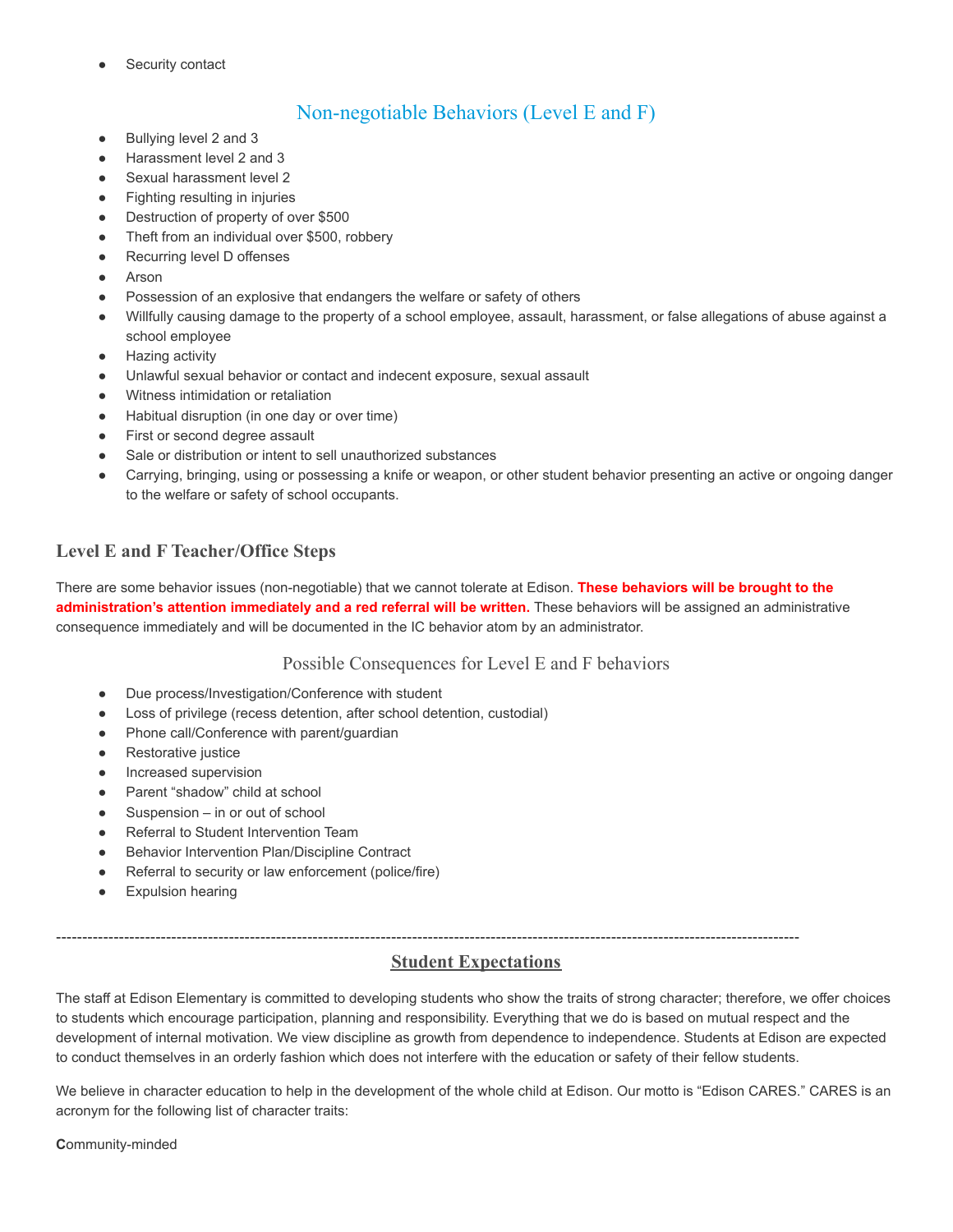#### **A**ware

#### **R**espectful and Responsible

#### **E**mpathetic

**S**afe

Therefore, all students at Edison have the responsibility to behave in certain ways. Below is a list of expectations in all areas of our building.

# Auditorium Expectations and Inside Day Expectations for Intermediate Students

- Enter the auditorium and sit in your grade's assigned area
- Face forward
- Sit in your own space
- Watch movie/performance/presentation quietly
- Raise your hand if you need to get up
- Teacher will dismiss you when it's time to leave [>>Download a PDF of these expectations](http://edison.dpsk12.org/wp-content/uploads/2011/08/Inside-Recess-Expectation-Intermediate.pdf)

# Inside day for Primary Students in Gym

- Enter gym quietly.
- Sit in your classroom's assigned area.
- Line leader should bring Rainy Day Box to the gym.
- Take turns getting things to do from the Rainy Day Box.
- Sit down and stay seated unless you have permission from an adult to get up.
- Raise your hand to get permission.
- Some days, there may be a movie. Teachers will ask anyone who wants to watch the movie to please come to the movie area.
- Students watching movie must watch quietly.
- Teachers will announce "5 Minute Warning." That is your cue to clean up.
- Teachers will dismiss classes when a whole class is cleaned up, quiet and sitting in their area. [>>Download a PDF of these expectations](http://edison.dpsk12.org/wp-content/uploads/2011/08/Inside-Recess-Expectations.pdf)

## Bathroom Expectations

- Respect others' privacy.
- Take care of business and get back to class.
- Never leave a mess behind.
	- Throw away trash.
	- Flush.
	- Wipe up spills.
- Wash hands with soap and water.
- Stay on the floor no climbing.
- Keep the floors dry.
- If someone needs help, try to help or get an adult.
- Never make fun of someone's accidents or troubles. [>>Download a PDF of these expectations](http://edison.dpsk12.org/wp-content/uploads/2011/08/Bathroom-Expectations.pdf)

# Cafeteria Expectations

- Enter the cafeteria and go directly to the lunch line or to your table.
- Sit on your bottom unless you are getting your food, throwing away trash or have an adult's permission to get up.
- Keep your hands, feet and food to yourself.
- Clean up or report all spills.
- Use your inside voice.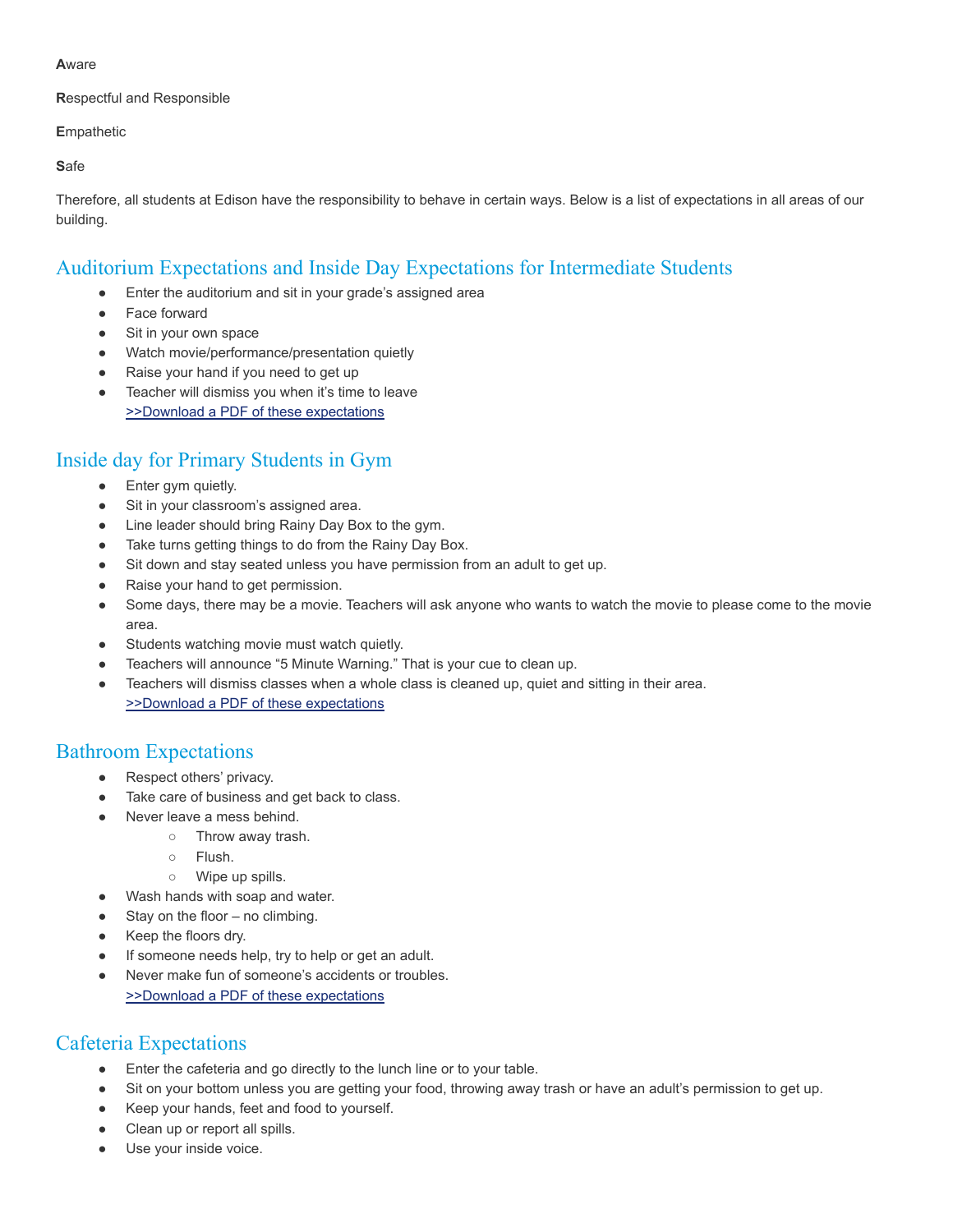- Raise your hand to let the teacher know that you are ready to be dismissed.
- Clean up your mess, throw trash/recycling/composting in the proper places and stack your tray.
- Leave the cafeteria quickly and go directly where you are supposed to go. [>>Download a PDF of these expectations](http://edison.dpsk12.org/wp-content/uploads/2011/08/Cafeteria-Expectations.pdf)

## Hallway Expectations

- Walk on the right hand side of the hallway. This includes when walking alone or with your class.
- Walk!
- Be positive, polite and friendly. Say a quiet "hello" and move on.
- Take a pass wherever you go and only go to the places listed on your pass.
- Be very quiet. Do not disturb classes.
- Finish your business quickly and get back to class.
- Keep our hallways clean. Clean up trash if you see it.
- Have empathy for those whose work is on display. Realize how hard they have worked and keep your hands to yourself.

# **School Culture**

---------------------------------------------------------------------------------------------------------------------------------------------------------

## PBIS

We support the use of PBIS [\(Positive Behavior Intervention](http://www.pbis.org/) Support) at Edison to encourage positive behavior and reinforce the importance of pro-social behaviors and discourage disruptive and negative behaviors.

## Character Education

The Edison character education character traits are reflected in our motto is "Edison CARES." CARES is an acronym for the following list of character traits:

**C**ommunity-minded

**A**ware

**R**espectful and Responsible

**E**mpathetic

**S**afe

Students discuss and learn about these character traits throughout their education at Edison.

# Edison Dojo Dollars & Dojo App points

Edison Dojo Dollars and Dojo App points are given to students showing positive character traits. Students will be given Dojo Dollars/Points if they show prosocial character traits and follow classroom/school rules. Students will receive prizes in class weekly through drawings for their Dojo Dollars/Points. It is our hope that teachers, students and staff use Dojo Dollars/Points to work together to make Edison a great place to be every day.

## Monday Morning Announcement Video and Student Character Awards

The PBIS Coordinator will determine a focus character trait every 2 weeks and share this on the Monday Morning Announcements Video. Teachers will share theMonday Morning Announcements Video each Monday and discuss the character trait during Morning Meetings weekly.